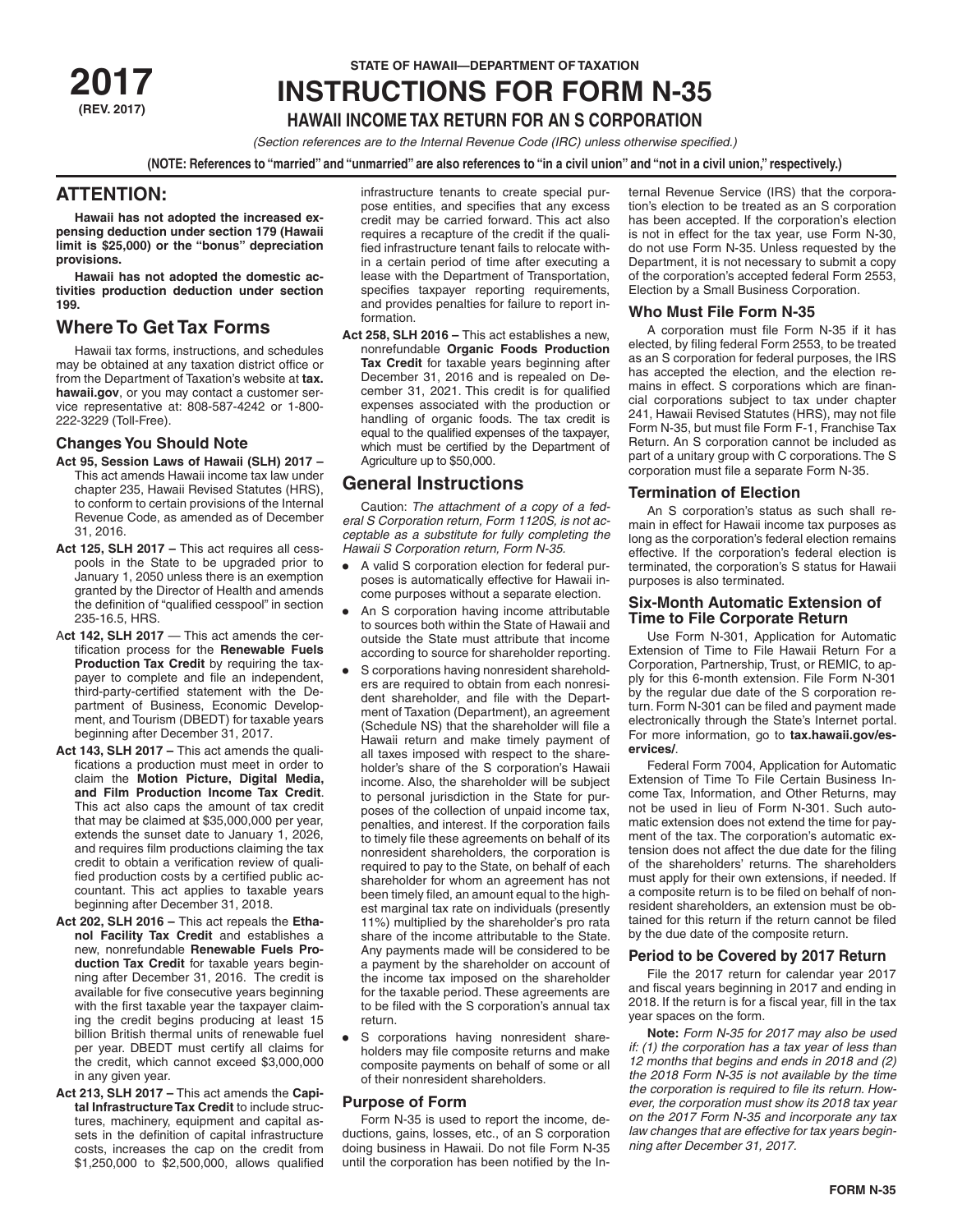# **Final Return**

If the corporation ceases to exist, check box (2) "FINAL RETURN" near the top of the form. Also check box B(1) on each Schedule K-1 to indicate that it is a final Schedule K-1.

# **Amended Return**

To correct an error in a Form N-35 already filed, file an amended Form N-35, using the form for the year being amended, and check the "AMENDED Return" box at the top of the form. Schedule AMD, Explanation of Changes on Amended Return, must be attached to the amended Form N-35. Also, attach all schedules, forms, and attachments required to file a complete return. If the amended return results in a change to income, or a change in the distribution of any income or other information provided to shareholders, an amended Schedule K-1 (Form N-35) must also be filed with the amended Form N-35 and given to each shareholder. Check box B(2), to indicate that it is an amended Schedule K-1.

## **Change in Federal Taxable Income**

In general, a change to your federal return, whether it is made by you, or by the IRS, must be reported to the State of Hawaii.

- 1) Section 235-101(b), HRS, requires a report (an amended return) to the Director of Taxation if the amount of IRC taxable income is changed, corrected, adjusted or recomputed as stated in (3).
- 2) This report must be made:
	- a) Within 90 days after a change, correction, adjustment or recomputation is finally determined.
	- b) Within 90 days after a federal amended return is filed.
	- c) At the time of filing the next income tax return, if earlier than set forth in a) or b).
- 3) A report within the time set out in (2) is required if:
	- a) The amount of taxable income as returned to the United States is changed, corrected, or adjusted by an officer of the United States or other competent authority.
	- b) A change in taxable income results from a renegotiation of a contract with the United States or a subcontract thereunder.
	- c) A recomputation of the income tax imposed by the United States under the Internal Revenue Code results from any cause.
	- d) An amended income tax return is made to the United States.
- 4) The report referred to above shall be in the form of an amended Hawaii income tax return.
- 5) The statutory period for the assessment of any deficiency or the determination of any refund attributable to the report shall not expire before the expiration of one year from the date the Department is notified by the taxpayer or the IRS, whichever is earlier, of such a report in writing. Before the expiration of this oneyear period, the Department and the taxpayer may agree in writing to the extension of this period. The period so agreed upon may be further extended by subsequent agreements in writing made before the expiration of the period previously agreed upon.

# **IRS Adjustment**

If the corporation is filing an amended return due to an IRS adjustment, check box (6) "IRS ADJUSTMENT" and check box (5) "AMENDED" near the top of the form. Also complete and at-

tach Schedule AMD, Explanation of Changes on Amended Return to the amended Form N-35 and all schedules, forms, and attachments required to file a complete return. An amended Schedule K-1 (Form N-35) must also be filed with the amended Form N-35 and given to each shareholder. Check box B(2), to indicate that it is an amended Schedule K-1.

# **Change of Address Check Box**

If your mailing address has changed, you must notify the Department of the change by checking the "Change of Address" box. Failure to do so may prevent your address from being updated, any refund due to you from being delivered (the U.S. Postal Service is not permitted to forward your State refund check), and delay important notices or correspondence to you regarding your return. To notify the Department of your new address, you can also complete Form ITPS-COA, Change of Address Form, or log in to your Hawaii Tax Online account at **hitax.hawaii.gov.**

# **Designation of Tax Matters Person (TMP)**

An S corporation may designate a shareholder as the TMP for the tax year for which the return is filed by completing the Designation of Tax Matters Person section at the bottom of page 4 of the return.

# **When to File and Where to File**

Returns must be filed on or before the 20th day of the fourth month following the close of the taxable year. If this date falls on a Saturday, Sunday, or holiday, the due date for the return is extended to the next business day.

If you are enclosing a check or money order with your tax return, mail your **return with payment** to the Hawaii Department of Taxation, P.O. Box 1530, Honolulu, HI 96806-1530. If you are **not enclosing a payment** with your tax return, mail your return to the Hawaii Department of Taxation, P.O. Box 3559, Honolulu, HI 96811-3559.

**Note:** *Under Hawaii Tax Law, certain tax credits must be claimed within 12 months from the close of the tax year.* 

If you are filing your return after the prescribed due date, the refund shown may be limited or disallowed due to the statute of limitations. In general, a claim for refund or credit for overpaid income taxes must be filed within three years after the return is filed for the taxable year, within three years of the due date for filing the return, or within two years from when the tax is paid, whichever is later. For purposes of determining whether a refund or credit is allowed, taxes paid on or before the due date of the return (e.g. taxes withheld from an employee's pay, or estimated tax payments) are considered paid on the due date of the return, without considering an extension of time to file the return.

Hawaii has adopted the IRC provision to allow documents and payments delivered by a designated private delivery service to qualify for the "timely mailing treated as timely filing/paying rule." The Department will conform to the IRS listing of designated private delivery service and type of delivery services qualifying under this provision. Timely filing of mail which does not bear the U.S. Post Office cancellation mark or the date recorded or marked by the designated delivery service will be determined by reference to other competent evidence. The private delivery service can tell you how to get written proof of the mailing date.

# **Accounting Methods**

Figure ordinary income using the method of accounting regularly used in keeping the corporation's books and records. In all cases, the method adopted must clearly reflect income. (See section 446.)

Unless the law specifically states otherwise, a corporation may change the method of accounting used to report income in earlier years (for income as a whole or for any material item) by first filing an approved copy of **federal Form 3115,** Application for Change in Accounting Method, with the Department. If the change qualifies for an automatic change request on federal Form 3115, attach a copy of the Form 3115 filed with the IRS to the first Hawaii return affected by the change.

# **Rounding Off to Whole Dollars**

The Department is requiring taxpayers to round off cents to the nearest whole dollar for all dollar entries on the tax return and schedules. To do so, drop amounts under 50 cents and increase amounts from 50 to 99 cents to the next dollar. For example: \$1.39 becomes \$1 and \$2.69 becomes \$3. If you have to add two or more amounts to figure the amount to enter on a line, schedule, or worksheet, you may choose to use one of two methods. Once a method of rounding is established, you must use the same method throughout the return. The first method is to include the cents when adding and round off only the total. The other method is to round off each entry. For example: You received two 1099-INT forms, one showing interest of \$50.55 and one showing interest of \$185.73. For rounding method 1, show your total interest as \$236 (\$50.55 + \$185.73 = \$236.28 rounded to \$236). For rounding method 2, show your total interest as \$237 (\$50.55 rounded to \$51 + \$185.73 rounded to  $$186 = $51 + $186 = $237$ ).

# **Change in Accounting Period**

To change an accounting period, see IRC Regulations section 1.442-1 and **federal Form 1128**, Application to Adopt, Change, or Retain a Tax Year.

# **Paying the Tax**

The corporation must pay the tax due (line 27, page 2) in full on or before the 20th day of the fourth month after the end of the tax year. Amounts due on any Forms N-4 attached to the S corporation's return (line 22c, page 2) are also due at this time. As a reminder, extensions allowed for filing a return do NOT extend the time for paying the tax due on the return. If the corporation cannot pay the full amount that is owed, you can ask to enter into a payment agreement once you receive a billing notice for the balance due. Please be aware that penalty and interest continue to accrue on the unpaid tax amount even though you have not yet received a billing notice. Payments will be accepted and applied to the corporation's tax liability; however, to ensure that the corporation's payments are applied correctly, your check or money order must have: (1) the corporation's name as shown on the return clearly printed on the check, (2) the corporation's federal employer identification number (FEIN), and (3) the tax year and form number being filed (e.g., 2017 N-35).

# **Estimated Tax**

If an S corporation expects to have a tax liability of \$500 or more on its tax return for the year, a Declaration of Estimated Income Tax for Corporations and S Corporations, Form N-3, shall be filed for the corporation. Estimated payments are paid in four installments. These installments are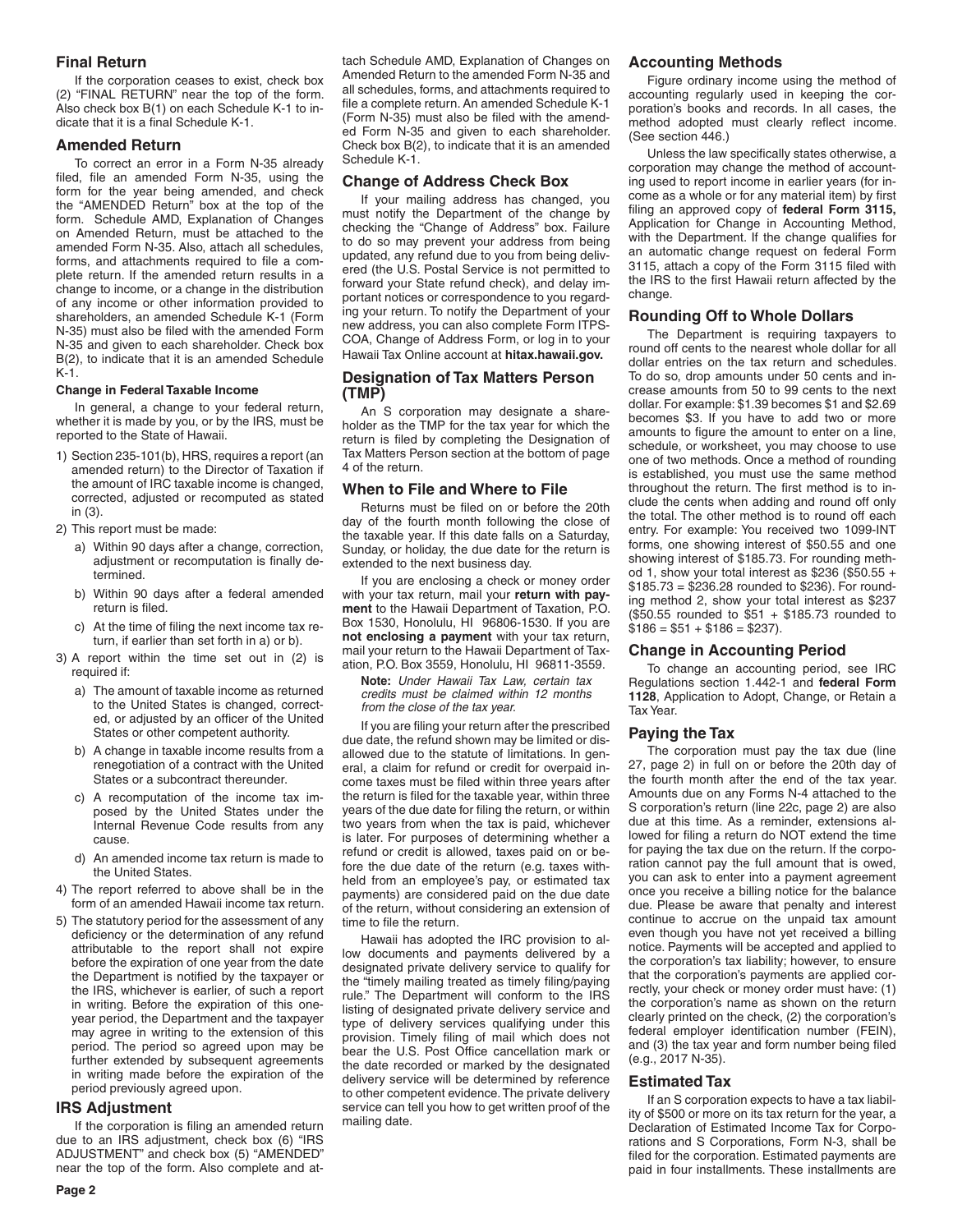due on or before the 20th day of the fourth, sixth, and ninth months of the tax year and on or before the 20th day of the first month following the taxable year. See the instructions for line 23b and Form N-3 for more information. Form N-3 can be filed and payment made electronically through the State's Internet portal. For more information, go to **tax.hawaii.gov/eservices/**.

## **Penalty and Interest**

Late Filing of Return – The penalty for failure to file a return on time is assessed on the tax due at a rate of 5% per month, or part of a month, up to a maximum of 25%.

Failure to Pay Tax After Filing Timely Return – The penalty for failure to pay the tax after filing a timely return is 20% of the tax unpaid within 60 days of the prescribed due date.

Interest at the rate of 2/3 of 1% per month or part of a month shall be assessed on unpaid taxes and penalties beginning with the first calendar day after the date prescribed for payment, whether or not that first calendar day falls on a Saturday, Sunday, or legal holiday.

# **Net Operating Loss and Other Deductions**

An S corporation may not take the deduction for net operating losses provided by section 172 and the special deductions in sections 241 through 250 (except section 248).

The corporation's net operating loss is allowed as a deduction from the shareholder's gross income (section 1366).

# **Attachments**

Attach schedules in alphabetical order and other forms in numerical order.

If the corporation is filing any Forms N-4, Statement of Withholding For a Nonresident Shareholder of an S Corporation, attach these forms to the front of Form N-35 in the left margin as indicated on Form N-35.

If the corporation owes any tax, attach the check or money order to the front of Form N-35 where indicated on top of any Form N-4s being submitted.

Attach any Schedules NS at the very back of the return.

If you need more space on the forms or schedules, attach separate sheets and show the same information in the same order as on the printed forms, but show your totals on the printed forms. Please use sheets that are the same size as the forms and schedules. Attach these separate sheets after all the schedules and forms. Be sure to put the corporation's name and FEIN on each sheet.

#### **Signature**

The return must be signed and dated by the president, vice president, treasurer, assistant treasurer, chief accounting officer, or any other corporate officer (such as tax officer) authorized to sign.

A receiver, trustee, or assignee must sign and date any return he or she is required to file on behalf of a corporation.

If a corporate officer fills in Form N-35, the Paid Preparer's space under "Signature of Officer" should remain blank. If someone prepares Form N-35 and does not charge the corporation, that person should not sign the return. Certain others who prepare Form N-35 should not sign. For example, a regular, full-time employee of the corporation such as a clerk, secretary, etc., does not have to sign.

In general, anyone paid to prepare Form N-35 must sign the return and fill in the other blanks in the Paid Preparer's Information area of the return. The preparer may furnish his or her alternative identifying number for income tax return preparers (PTIN) instead of his or her social security number.

The preparer required to sign the return MUST:

- Complete the required preparer information.<br>• Sign in the space provided for the preparer'
- Sign in the space provided for the preparer's signature.
- Give a copy of Form N-35 to the taxpayer in addition to the copy to be filed with the Department.

The corporation may authorize the Department to discuss its tax return with its paid preparer by checking the "Yes" box above the paid preparer's signature. Checking "Yes" will allow the Department to contact the paid preparer to answer any questions that may arise during the processing of the corporation's return. This designation does not allow your third party designee to call the Department for information about the processing of the return or for other issues relating to the return. This does not replace Form N-848, Power of Attorney.

# **Transfers to Corporation Controlled by Transferor**

If a person acquires stock or securities of a corporation in exchange for property, and no gain or loss is recognized under section 351, the transferor and transferee must attach the information required by IRC Regulations section 1.351-3.

# **Information Returns That May be Required**

**Form N-196,** Annual Summary and Transmittal of Hawaii Information Returns.

**Federal Form 966,** Corporate Dissolution or Liquidation.

**Federal Forms 1099-DIV, INT, K, MISC, OID, PATR and R.** You may have to file these information returns to report certain dividends, interest payments, payment card and third party network transactions, medical and health care payments, miscellaneous income, original issue discount, patronage dividends, and total distributions from profit-sharing plans, retirement plans, and individual retirement arrangements.

Use federal Form 1099-DIV to report actual dividends paid by the corporation. Only distributions from accumulated earnings and profits are classified as dividends. Do not issue federal Form 1099-DIV for dividends received by the corporation that are allocated to shareholders on line 5 of Schedule K-1 (Form N-35).

# **Specific Instructions Line by Line**

**Federal Employer I.D. No. & Hawaii Tax I.D. No.—** Enter the Federal Employer I.D. No. & Hawaii Tax I.D. No. in the space provided.

**Foreign Address** — If the corporation's address is outside the United States or its possessions or territories, enter the information on the line for "City or town, State and Postal/ZIP Code" in the following order: city, province or state, postal code, and the name of the country. Do not abbreviate the country name.

# **Enter the number of Schedules NS attached to this return**

Enter, in this space provided, the number of Schedules NS, Hawaii S Corporation Agreement of Nonresident Shareholder, which are attached to the return. See the instructions for Schedule NS later in these instructions for more information.

# **Passive Activity Limitations**

See the instructions for federal Form 1120S for information regarding limitations for passive activities.

## **Income**

**Caution:** *Report only trade or business activity income or loss on lines 1a through 5. Do not report rental activity income or portfolio income or loss on these lines. Rental activity income and expenses and portfolio income and expenses are reported separately on Schedule K.*

Refer to the instructions for federal Form 1120S for further guidance.

**Note:** *Do not include any income that is taxexempt on lines 1 through 5 or any nondeductible expenses on lines 7 through 19. These income and expense items are used, however, in figuring the accumulated adjustments account and the other adjustments.*

A corporation that receives any exempt income other than interest, or holds any property or engages in an activity that produces exempt income, must attach to its return an itemized statement showing the amount of each type of exempt income and the expenses allocated to each type.

#### **Line 1a - Gross Receipts**

Enter gross receipts or sales from all business operations except those you report on lines 4 and 5. For reporting advance payments, see Treasury Regulations section 1.451-5. To report income from long term contracts, see section 460.

Generally, the installment method cannot be used for dealer dispositions of property. See section 453(I) for details and exceptions. Enter on line 1a the gross profit on collections from installment sales for any of the following:

- a. Dealer dispositions of property before March 1, 1986,
- b. Dispositions of property used or produced in the trade or business of farming, and
- c. Certain dispositions of timeshares and residential lots reported under the installment method.

Attach a schedule showing for the current year and 3 preceding years:

- (a) Gross sales,
- (b) Cost of goods sold,
- (c) Gross profit,
- (d) Percentage of gross profit to gross sales,
- (e) Amount collected, and
- (f) Gross profit on amount collected.

Amounts received by a qualified high technology business as royalties and other income derived from patents, copyrights, and trade secrets owned by the qualified high technology business and developed and arising out of a qualified high technology business are excluded from Hawaii income. Expenses related to this income are deductible. "Qualified high technology business" means a business conducting more than 50% of its activities in qualified research. "Qualified research" means (1) the same as in section 41(d) of the Internal Revenue Code, (2) the development and design of computer software for ultimate commercial sale, lease, license or to be otherwise marketed, for economic consideration. With respect to the software's development and design, the business shall have substantial control and retain substantial rights to the resulting intellectual property; (3) biotechnology, (4) per-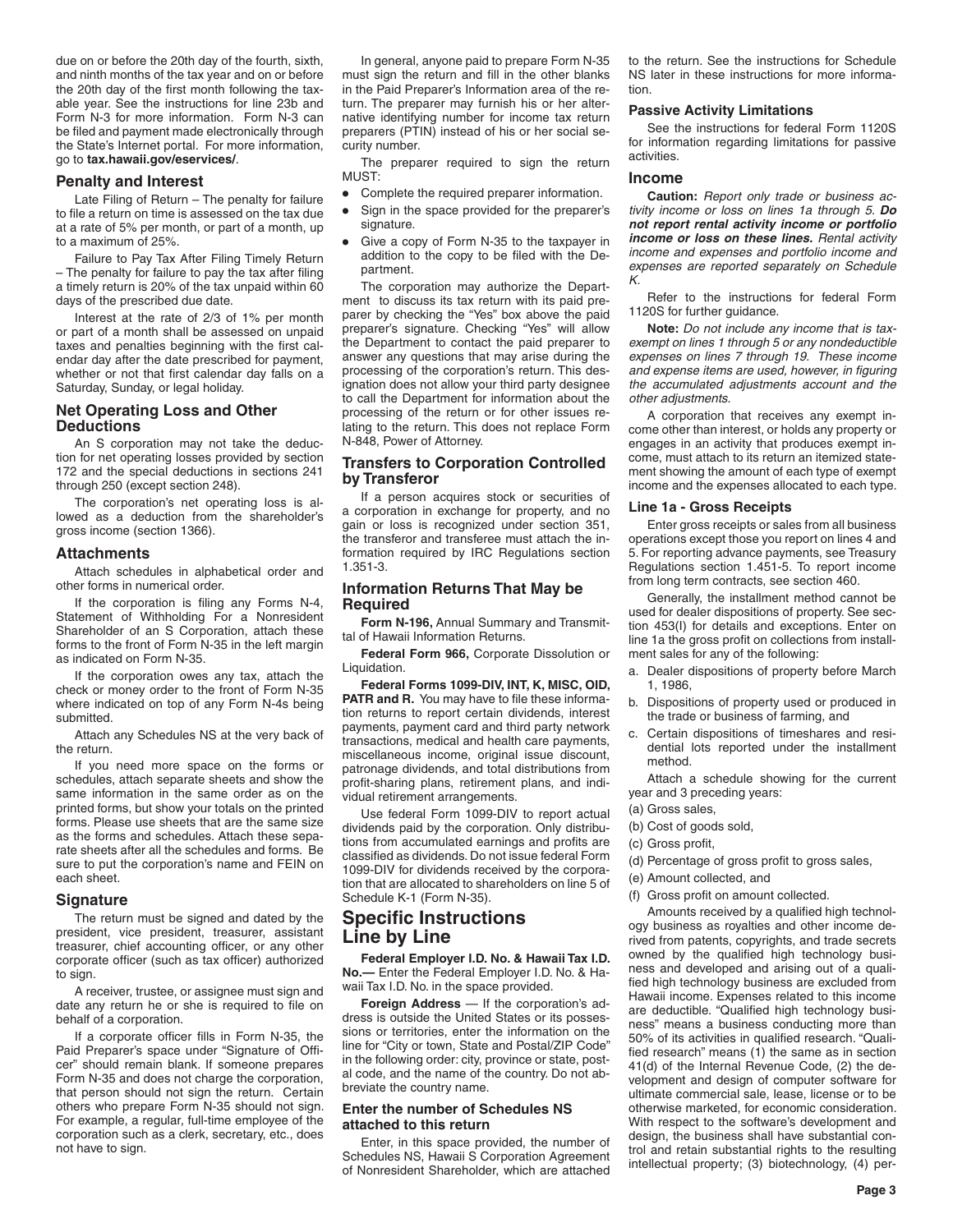forming arts products, (5) sensor and optic technologies, (6) ocean sciences, (7) astronomy, or (8) nonfossil fuel energy-related technology. All income earned and proceeds derived from stock options or stock, including stock issued through the exercise of stock options or warrants, from a qualified high technology business or from a holding company of a qualified high technology business by an employee, officer or director of the qualified high technology business, or investor who qualified for the high technology business investment tax credit is excluded from income. If the corporation is a qualified high technology business and has included royalties and other income derived from patents, copyrights, and trade secrets the corporation owns in the income reported on line 1, these amounts should be included in the deductions shown on line 19. If the amount reported on line 19 includes these royalties and other income from patents, copyrights, and trade secrets, these amounts should be identified by attaching a separate schedule or listing.

#### **Line 2 - Cost of Goods Sold**

See the instructions for Schedule A.

# **Line 5 - Other Income**

Enter any other trade or business income not listed above and explain its nature on an attached schedule. Examples of other income are recoveries of bad debts deducted in earlier years under the specific charge-off method, and refunds of taxes deducted in earlier years. Do not include those items requiring separate computations by shareholders that must be reported on Schedule K. (See the instructions for Schedules K and K-1). Do not offset current year's taxes with tax refunds.

If "other income" consists of only one item, identify it by showing the account caption in parentheses on line 5. A separate schedule need not be attached to the return in this case.

Do not net any expense item (such as interest) with a similar income item. Report all trade or business expenses on lines 7 through 19.

#### **Deductions**

# **Limitations on Deductions**

**Caution:** *Report only trade or business activity related expenses on lines 7 through 19. Do not report rental activity expenses or expenses related to portfolio income on these lines. Expenses related to rental activities and portfolio income are reported directly on Schedule K.*

Refer to federal instructions for Form 1120S for further guidance on limitations on deductions.

#### **Line 7 - Compensation of Officers**

Enter on line 7 the total compensation of all officers except compensation reported elsewhere on the return, such as amounts included in cost of goods sold, elective contributions to section 401(k) cash or deferred arrangement, or amounts contributed under a salary reduction SEP agreement.

# **Line 8 - Salaries and Wages**

Enter on line 8 the amount of total salaries and wages (other than salaries and wages deducted elsewhere on the return) paid or incurred for the tax year. If the corporation is claiming the credit for the employment of vocational rehabilitation referrals, total wages paid must be reduced by the amount of the credit taken.

If a shareholder or a member of the family of one or more shareholders of the corporation renders services or furnished capital to the corporation for which reasonable compensation is not paid, the Department may make adjustments in the items taken into account by such individuals and such shareholders as is necessary to reflect the value of such services or capital. See section 1366(e).

#### **Line 9 - Repairs and Maintenance**

Enter the cost of incidental repairs, such as labor and supplies, and maintenance that do not add to the value of the property or appreciably prolong its life. New buildings, machinery, or permanent improvements that increase the value of the property are not deductible. They are chargeable to capital accounts and may be depreciated or amortized.

Do not include section 179 expense items. Report this amount on Schedule K, line 12, and each shareholder's share on Schedule K-1, line 12.

#### **Line 10 - Bad Debts**

Enter the total debts that became worthless in whole or in part during the year, but only to the extent such debts relate to a trade or business activity.

#### **Line 11 - Rents**

Generally, if the gross income from an activity consists of amounts paid principally for the use of real or personal tangible property held by the corporation, the activity is a rental activity. There are several exceptions to this general rule. Refer to the Instructions to federal Form 1120S for guidance.

# **Line 12 - Taxes and Licenses**

Enter taxes and licenses paid or incurred in the trade or business activities of the corporation, if not reflected in cost of goods sold. Taxes incurred in the production or collection of income, or for the management conservation, or maintenance of property held for the production of income may be considered to be deductible only under section 212. These are not deductible on line 12; they are reported separately on Schedules K and K-1, line 14.

Do not deduct taxes assessed against local benefits that increase the value of the property assessed (such as for paving, etc.), federal income taxes, estate, inheritance, legacy, succession, and gift taxes, or taxes reported elsewhere, such as in Schedule A.

#### **Line 13 - Interest**

Include on line 13 only interest incurred in the trade or business activity(ies) of the corporation that is not claimed elsewhere on the return.

Do not include interest expense on debt used to purchase rental property or debt used in rental activities for which income or loss is reported on lines 2 and 3 of Schedule K.

Do not include interest expense which is clearly and directly allocable to gross income that is portfolio or investment income which is reported separately on line 15a of Schedule K.

Do not include interest on debt proceeds allocated to distributions made to shareholders during the tax year. Instead, report such interest on line 14 of Schedules K and K-1. To determine the amount to allocate to distributions to shareholders, see federal Notice 89-35, 1989-1, C.B. 675.

Do not include interest expenses on debt required to be allocated to the production of designated property. Interest that is allocable to certain property produced by an S corporation for its own use or for sale must be capitalized. In addition, the corporation must also capitalize any interest on debt that is allocable to an asset used to produce the above property. A shareholder may have to capitalize interest that the shareholder incurs during the tax year with respect to the production expenditures of the S corporation. Similarly, interest incurred by an S corporation may have to be capitalized by a shareholder with respect to the shareholder's own production expenditures. The information required by the shareholder to properly capitalize interest for this purpose must be provided by the corporation in an attachment for line 29, of Schedule K-1. See section 263A(f) and Treasury Regulations sections 1.263A-8 through 1.263A-15 for more information.

Federal temporary regulations section 1.163- 8T gives rules for allocating interest expense among activities so that the passive activity limitation, investment interest limitation, and the personal interest limitation can be properly figured. Generally, interest expense is allocated in the same manner as debt is allocated. Debt is allocated by tracing disbursements of the debt proceeds to specific expenditures. These regulations give rules for tracing debt proceeds to expenditures.

See federal temporary regulations section 1.163-8T for special rules on allocation of interest expense, transitional rules, and other details.

Generally, prepaid interest can only be deducted over the period to which the prepayment applies. See section 461(g) for details.

#### **Line 14 - Depreciation**

Enter depreciation expense from federal Form 4562 claimed on assets used in a trade or business activity that is not claimed elsewhere on the return.

As noted on page 1 of these instructions, Hawaii has not adopted federal "bonus" depreciation provisions. If a depreciation deduction is claimed for Hawaii tax purposes, the corporation must: (a) complete a federal Form 4562 for Hawaii tax purposes using the federal depreciation guidelines in effect before the adoption of the "bonus" depreciation provisions and (b) attach the completed federal Form 4562 to the Hawaii tax return. The corporation must also keep records of the differences in the asset's depreciable basis for federal and Hawaii tax purposes.

Do not include any expense deduction for recovery property (section 179) on this line. This amount is not deductible by the corporation. Instead, it is passed through to the shareholders on Schedules K and K-1, line 12.

#### **Line 15 - Depletion**

If the corporation claims a deduction for timber depletion, complete and attach federal Form T, Forest Activities Schedule.

Do not report depletion deductions for oil and gas properties on this line. Each shareholder figures depletion on these properties under section 613A(c)(13). See the instructions for federal Form 1120S, Schedule K-1, box 17, code R, for information on oil and gas depletion that must be supplied to the shareholders by the corporation.

#### **Line 18 - Employee Benefit Programs**

Enter the amount of contributions to employee benefit programs (such as insurance and health and welfare programs) that are not an incidental part of a pension, profit-sharing, etc., plan included in line 17.

See instructions for federal Form 1120S for more information.

#### **Line 19 - Other Deductions**

Enter any other allowable deductions related to any trade or business activity for which there is no line on page 1 of the return. Do not include those items requiring separate computations which must be reported on Schedules K and K-1.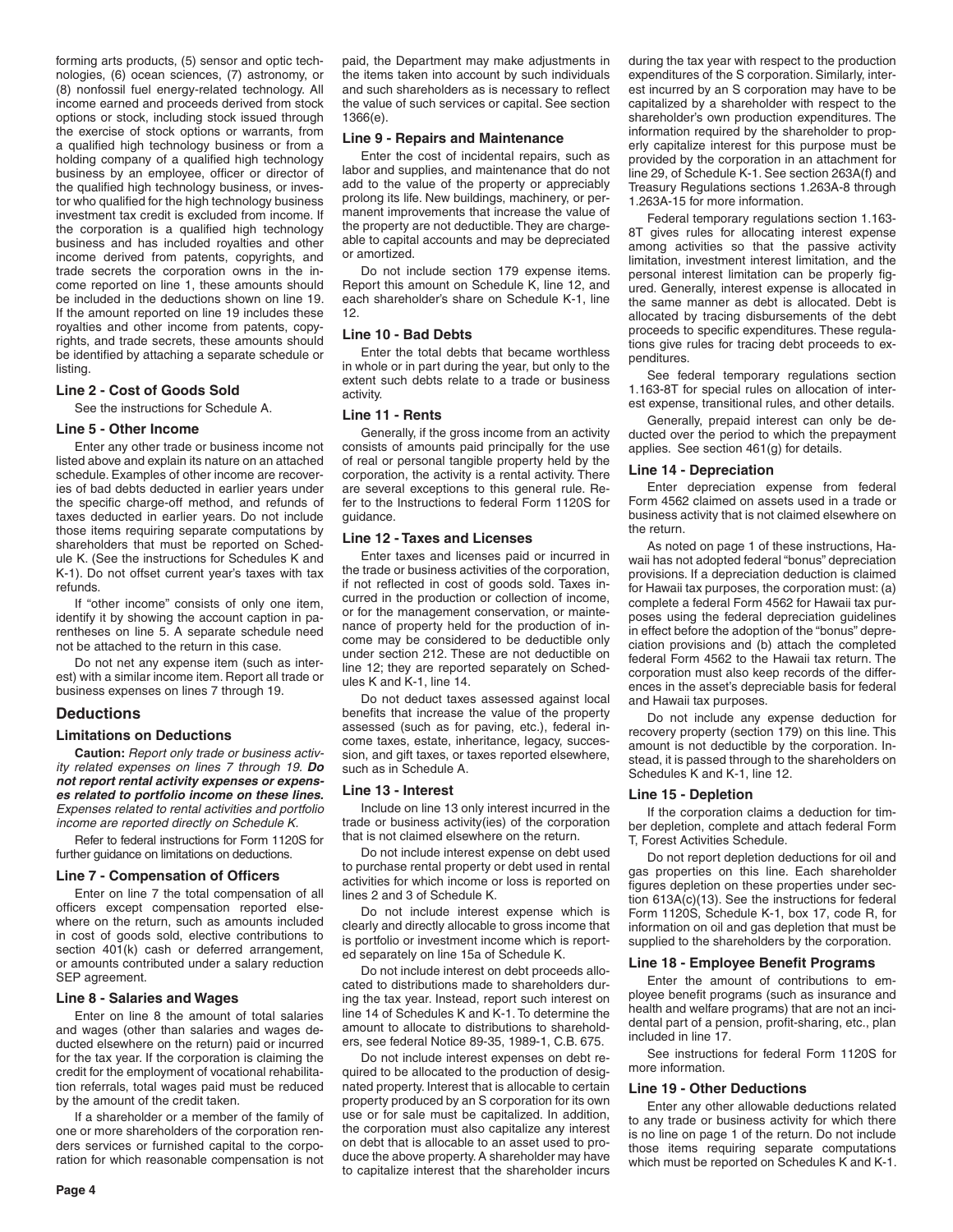Do not deduct losses incurred in transactions which were not connected with the corporation's trade or business. Report these losses separately to the shareholders on Schedules K and K-1, line 14. Do not take the section 199 deduction for U.S. production activities.

Include in line 19 the deduction taken for amortization. See instructions for federal Form 4562 for more information.

In most cases, you may not take a deduction for any part of any item allocable to a class of exempt income. (See section 265 for exceptions). Items directly attributable to wholly exempt income must be allocated to that income. Items directly attributable to any class of taxable income must be allocated to that taxable income.

If an item is indirectly attributable both to taxable income and to exempt income, allocate a reasonable proportion of the item to each, based on all the facts in each case.

Attach a statement showing (1) the amount of each class of exempt income and (2) the amount of expense items allocated to each such class. Show the amount allocated by apportionment separately.

The deductions for business meals and entertainment expenses are limited to 50%. Meal expenses are deductible only if the expenses are directly related or associated with the active conduct of a trade or business. In addition, the amount that may be deducted for entertainment tickets, skyboxes, or other private luxury boxes is limited. See federal Publication 463 for details.

# **Line 21 - Ordinary Income (loss)**

This is nonseparately computed income or loss as defined in section 1366(a)(2). This income or loss is entered on Schedule K, line 1.

Line 21 income is not used in figuring line 22a or 22b tax. See instructions for line 22a for figuring taxable income for purposes of line 22a or 22b tax.

#### **Line 22a - Excess Net Passive Income Tax**

If the corporation has always been a subchapter S corporation, the line 22a tax does not apply.

S corporations that have accumulated earnings and profits at the end of the taxable year, passive investment income totaling over 25% of gross receipts, and have taxable income are subject to a tax imposed at the rate of 6.4%. This tax is applied against the smaller of the S corporation's excess net passive income or taxable income. See the worksheet for Excess Net Passive Income Tax in federal instructions for Form 1120S for the computation of these amounts. Use Hawaii Form N-30 for the taxable income computation. Attach a schedule to your Hawaii S corporation return, following the format of the worksheet to show your tax computation.

For tax years beginning after May 25, 2007**,** gains from sales or exchanges of stock or securities will not be treated as an item of passive investment income when figuring the excess net passive income tax on Form N-35, line 22a.

# **Line 22b**

Refer to instructions for Schedule D (Form N-35).

#### **Line 22c**

Enter the number of N-4's attached to the corporation's return. On line 22c, enter the total amount of taxes withheld as shown on the Forms N-4 attached.

# **Line 22d - LIFO Recapture Tax**

The corporation may be liable for the additional tax due to LIFO recapture under Regulations section 1.1363-2 if:

- 1. The corporation used the LIFO inventory method for its last tax year as a C corporation, or
- 2. A C corporation transferred LIFO inventory to the corporation in a nonrecognition transaction in which those assets were transferred basis property.

The additional tax due to LIFO recapture is figured for the corporation's last tax year as a C corporation or for the tax year of the transfer, whichever applies. See the Instructions for Form N-30 to figure the tax. The tax is paid in four equal installments. The C corporation must pay the first installment by the due date (not including extension) of Form N-30 of the corporation's last tax year as a C corporation or for the tax year of the transfer, whichever applies. The S corporation must pay each of the remaining installments by the due date (not including extensions) of Form N-35 for the three succeeding tax years. Enter on line 22d the amount of the LIFO tax installment.

#### **Line 22e - Interest due under the look-back method for completed long-term contracts**

If the corporation used the look-back method under section 460(b)(2) for certain long-term contracts, complete federal Form 8697, Interest Computation Under the Look-Back Method for Completed Long-Term Contracts. If you will owe interest on an unpaid amount, calculate the amount due using the rate of 2/3 of 1% per month, or part of a month, beginning the first calendar day after the date prescribed for payment whether or not that first calendar day falls on a Saturday, Sunday, or legal holiday. Include the amount of interest due on line 22e. Attach Form 8697 with a check made payable to "Hawaii State Tax Collector" to Form N-35. Write the corporation's FEIN, daytime phone number, and "Form 8697 interest" on the check. If you are due a refund, do not attach Form 8697 to your Form N-35. Instead, file federal Form 8697 separately with the Department. Complete the signature section of federal Form 8697 following the instructions for the signature section of Form N-35. File federal Form 8697 by the date you are required to file your Form N-35 (including extensions).

## **Line 23b**

If the S corporation is a Hawaii corporation with an expected corporate tax liability of \$500 or more, the corporation must file a declaration of estimated income tax and pay the estimated tax liability in four installments. See Form N-3 for more information. If the S corporation is not a Hawaii corporation and less than 15% of the corporation's business for the taxable year is attributed to Hawaii, the filing of an estimate and the payment of estimated tax may be excused upon application to the Department. Form N-3 can be filed and payment made electronically through the State's Internet portal. For more information, go to **tax.hawaii.gov/eservices/**.

Estimated taxes which are paid by the corporation on behalf of its nonresident shareholders in anticipation of the filing of a composite return should be made on Form N-1. See the instructions for filing composite returns later in these instructions for more information. Form N-1 can be filed and payment made electronically through the State's Internet portal. For more information, go to **tax.hawaii.gov/eservices/**.

Any amount that was paid on an S corporation's Form N-3 for the tax year should be indicated in the N-3 space on line 23b and included in the line total.

If the corporation is not a Hawaii corporation and it sold any Hawaii real property and Hawaii State income taxes were withheld from the sales proceeds, the amount of tax so withheld, or the amount of tax remaining with the Department if the corporation filed a Form N-288C, Application for Tentative Refund of Withholding on Dispositions by Nonresident Persons of Hawaii Real Property Interests, should be entered in the N-288 space on line 23b if the corporation is subject to Hawaii tax on the sale of property. If the sale of Hawaii property is not taxed at the corporate level, the amount of tax held by the Department is to be passed through to the shareholders on line 16o of Schedules K and K-1.

#### **Line 24 - Underpayment of Estimated Tax Penalty**

A corporation that fails to make estimated tax payments when due may be subject to an underpayment penalty for the period of underpayment. Use Form N-220, Underpayment of Estimated Tax by Corporations, to see if the corporation owes a penalty and to figure the amount of the penalty.

#### **Line 27 - Tax Due**

Enter on line 27 the sum of lines 22f and 24 minus 23d. If this amount is zero or less, enter 0. If this amount is more than zero, pay this amount by certified or cashier's check made payable to "Hawaii State Tax Collector" and attach the check to the front of Form N-35.

If the corporation cannot pay the full amount that is owed, you can ask to enter a payment agreement **after** you receive a billing notice for the balance due. Please be aware that penalty and interest continue to accrue on the unpaid tax amount even though you have not yet received a billing notice. Payments will be accepted and applied to the corporation's tax liability; however, to ensure that the corporation's payments are applied correctly, your check or money order must have: (1) the corporation's name as shown on the return clearly printed on the check, (2) the corporation's FEIN, and (3) the tax year and form number being filed (e.g., 2017 N-35).

**NOTE**: Any payment made with Form N-4, Statement of Withholding for a Nonresident Shareholder of an S Corporation, must be paid with Form N-35. If there is a refund due to the S corporation on line 26b, this refund cannot be used to offset the payment with Form N-4. For more information on Form N-4, see page 7.

#### **For Amended Returns**

# **Line 28 - Amount paid (overpaid) on original return**

Enter on line 28 the amount paid on the corporation's original return (from line 27 on the **original** return) or the amount overpaid (from line 25 on the **original** return). Place a minus sign, "-", before the amount of any overpayment.

## **Line 29 - BALANCE DUE (REFUND) with amended return**

If no amount was entered on line 28, enter on line 29 the amount, if any, from line 25 or line 27 of the **amended** return. If there is an amount on line 28, and that amount is:

- a. A payment and there is an amount on line 25 of the **amended** return, add these amounts and enter the total on line 29 with a minus sign, "-", before the amount.
- b. A payment and there is an amount on line 27, subtract the amount on line 28 from the amount on line 27 and enter the difference on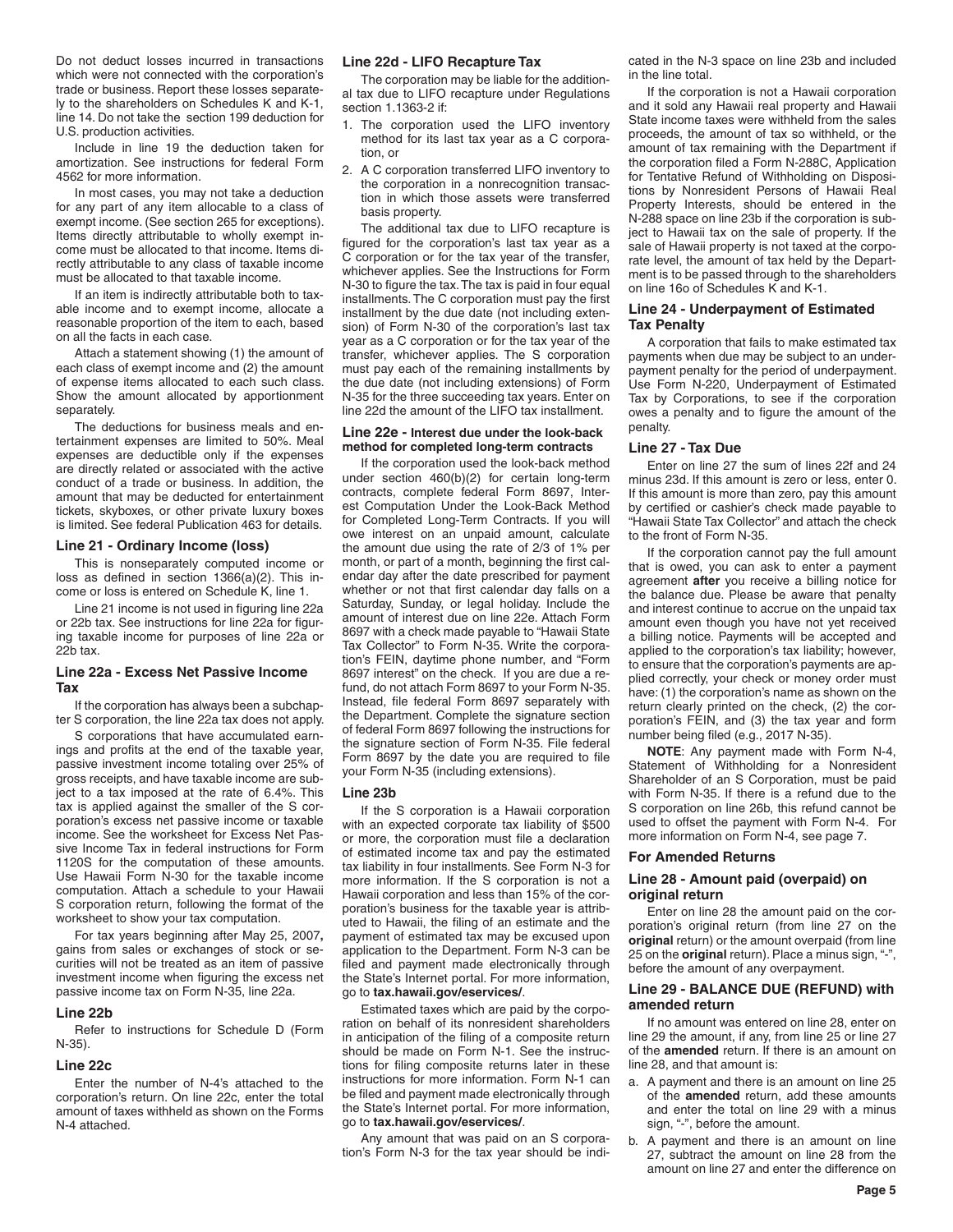line 29. If the difference is a negative amount, show the negative amount on line 29 with a minus sign, "-".

- c. An overpayment and there is an amount on line 25, consider the amount on line 25 a negative amount and subtract the amount on line 28 from the amount on line 25, and enter the difference on line 29. If the difference is a negative amount, show the negative amount on line 29 with a minus sign, "-". If there is an overpayment on the amended return, do NOT enter this amount on line 26b.
- d. An overpayment and there is an amount on line 27, subtract the amount on line 28 from the amount on line 27, and enter the result on line 29. This is the amount the corporation owes on its amended return.

If the corporation has an amount due on its amended return, make check or money order payable to "Hawaii State Tax Collector."

# **Schedule A Cost of Goods Sold**

#### **Inventory valuation methods**

Your inventories can be valued at: (a) cost, (b) cost or market value (whichever is lower), or (c) any other method approved by the Director of Taxation, if that method conforms to the provisions of the applicable regulations cited below.

Taxpayers using erroneous valuation methods must change to a method permitted for Hawaii income tax purposes.

On line 9a, check the method(s) used for valuing inventories. Under "lower of cost or market," market generally applies to normal market conditions when there is a current bid price prevailing at the date the inventory is valued. When no regular open market exists or when quotations are nominal because of inactive market conditions, use fair market prices from the most reliable sales or purchase transactions that occurred near the date the inventory is valued. For additional requirements, see Treasury Regulations section 1.471-4.

Inventory may be valued below cost when the merchandise is unsalable at normal prices or unusable in the normal way because the goods are "subnormal" (that is, because of damage, imperfections, show wear, etc.) within the meaning of Treasury Regulations section 1.471-2(c). Such goods may be valued at a current bona fide selling price less direct cost of disposition (but not less than scrap value) when the taxpayer can establish such a price. See Treasury Regulations section 1.471-2(c) for additional requirements.

If this is the first year the "Last-in First-out" (LIFO) inventory method was either adopted or extended to inventory goods not previously valued under the LIFO method, as provided in section 472, attach a copy of **federal Form 970,** Application to Use LIFO Inventory Method, or a statement with Form N-35 and check the LIFO box on line 9c. On line 9d, enter the amount or percent (estimates may be used) of total closing inventories covered under section 472.

If you have changed or extended your inventory method to LIFO and have had to "writeup" your opening inventory to cost in the year of election, report the effect of this writeup as income (line 5, page 1) proportionately over a 3-year period that begins in the tax year you made this election. (section 472(d).)

If you are engaged in manufacturing or production, you must use the full absorption method of inventory costing. If you are not using it, you

must change to this method. Under it, both direct and certain indirect production costs are included for inventory valuation purposes. Use federal Form 3115 to change to full absorption.

See federal Publication 538 for more information on inventory valuation methods.

# **Schedule K and Schedule K-1 Shareholder's Share of Income, Credits, Deductions, etc.**

# **Purpose**

Schedule K is a summary schedule of all the shareholders' share of the corporation's income, deductions, credits, etc. and shows the amounts of these items that are attributable to Hawaii sources. Schedule K-1 shows each shareholder's distributive share. A copy of each shareholder's K-1 must be attached to the Form N-35 filed with the Department. A copy is kept as a part of the corporation's records and each shareholder receives his or her own separate copy with attached instructions.

# **General Instructions**

The corporation is liable for taxes on Form N-35, page 2, lines 22a, 22b, 22d, and 22e. Resident shareholders are liable for income tax on their share of the corporation's total income (reduced by any taxes paid by the corporation on that income) and must include their share of the income on their tax return whether or not it is distributed to them. Nonresident shareholders are liable for Hawaii income tax on their share of the corporation's income attributable to Hawaii (reduced by any taxes paid by the corporation on that income). Part-year resident shareholders are liable for Hawaii income tax on their share of the corporation's total income while a resident plus Hawaii income tax on their share of the corporation's income attributable to Hawaii while a nonresident (reduced by any taxes paid by the corporation on those income amounts).

The total distributive share items (columns b and c) of all Schedules K-1 should equal the amount reported on Schedule K.

#### **Attributable to Hawaii**

Each S corporation must state specifically the income attributable to the State and income not attributable to the State with respect to each shareholder.

Ordinary income or (loss) from trade or business activities shall be attributed to the State by the use of the apportionment of business income allocation provisions of the Uniform Division of Income for Tax Purposes Act (UDITPA), section 235-29, HRS. Business income, including rent, capital gains, and portfolio income that appears on Schedule K, shall be apportioned to this State by multiplying the income by a fraction, the numerator of which is the property factor plus the payroll factor plus the sales factor, and the denominator of which is three. If the denominator of the property factor, payroll factor, or sales factor is zero, the denominator of the fraction in section 235-29, HRS, is reduced by the number of factors with a zero denominator, and the numerator of that fraction shall not include any factor with a zero denominator. The property factor is a fraction, the numerator of which is the average value of the corporation's real and tangible personal property owned or rented and used in this State during the tax period, and the denominator of which is the average value of all the corporation's real and tangible personal property owned or rented and used during the tax period. Property owned by the corporation is valued at its original cost. The average value of property shall be determined by averaging the values at the beginning and ending of the tax period. The use of monthly values may be required if necessary to properly reflect the average value of the corporation's property. Property rented by the corporation is valued at eight times the net annual rental rate. Where property is rented for less than a 12-month period, the rent paid for the actual period of rental shall constitute the annual rental rate for the tax period. The payroll factor is a fraction, the numerator of which is the total amount paid in this State during the tax period by the corporation for compensation, and the denominator of which is the total compensation paid everywhere during the tax period. The sales (gross receipts) factor is a fraction, the numerator of which is the total sales of the corporation in this State during the tax period, and the denominator of which is the total sales of the corporation everywhere during the tax period. If this apportionment does not fairly represent the extent of the corporation's business activity in this State, the corporation may request the use of separate accounting, the exclusion of one or more of the factors, the inclusion of one or more additional factors, or the use of any other method to accurately reflect the corporation's business activity in the State. Complete Schedules O and P on page 4 of Form N-35 to show this computation.

Non-business items are attributed as follows:

Net rents and royalties from real property located in Hawaii are attributed to Hawaii. Federal Form 8825 may be attached to Form N-35 as a schedule of expenses.

Net rents and royalties from tangible personal property are attributed to Hawaii if, and to the extent that, the property is utilized in Hawaii.

Capital gains and losses from sale of real property located in Hawaii are attributed to Hawaii.

Capital gains and losses from sales of tangible personal property are attributable to Hawaii if the property had a situs in Hawaii at the time of the sale.

Interest and dividends are attributed to Hawaii if the corporation's commercial domicile is in Hawaii.

Patent and copyright royalties are attributed to Hawaii if, and to the extent that, the patent or copyright is utilized by the payer in Hawaii. Amounts received by a qualified high technology business as royalties and other income derived from patents, copyrights, and trade secrets owned by the qualified high technology business and developed and arising out of a qualified high technology business are excluded from Hawaii income. Expenses related to this income are deductible.

# **Shareholder's Distributive Share Items**

Items of income, loss, deductions, etc., are allocated to a shareholder on a daily basis, according to the number of shares of stock held by the shareholder on each day during the tax year of the corporation. See Item A in the specific instructions below.

A transferee shareholder (rather than the transferor) is considered to be the owner of stock on the day it is transferred.

Special rule—If a shareholder terminates his or her interest in a corporation during the tax year, the corporation, with the concurrence of all affected shareholders, may elect to allocate income and expenses, etc., as if the corporation's tax year consisted of two tax years, the first which ends on the date of the shareholder's termina-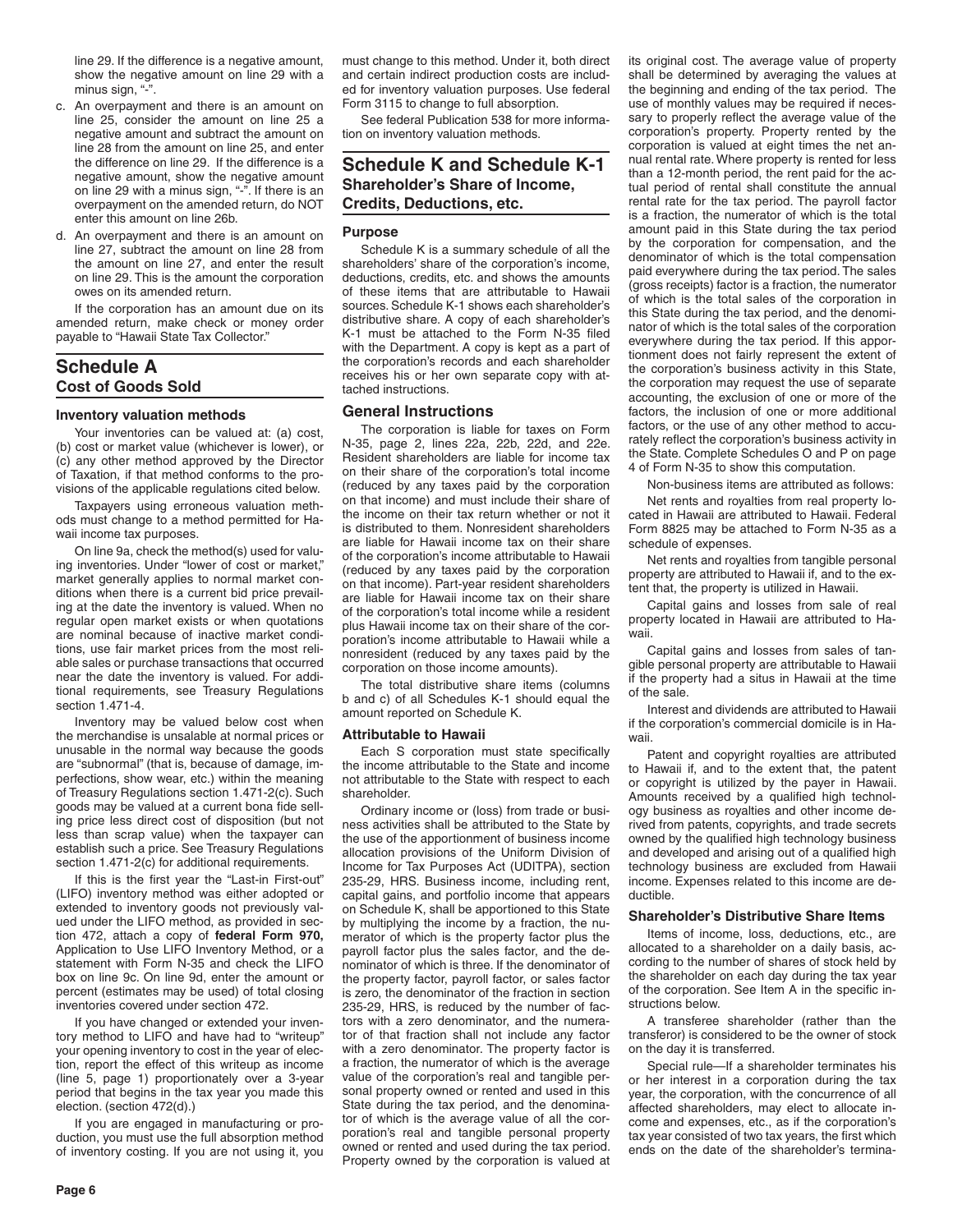tion. To make the election, the corporation must file a statement of election with the return for the tax year of election and attach a statement of consent signed by all affected shareholders. If the election is made, write "IRC section 1377(a)(2) Election Made" at the top of each Schedule K-1. See section 1377(a)(2) and Treasury Regulations section 1.1377-1 for details and a definition of affected shareholders.

# **Specific Instructions (Schedule K-1 only)**

Prepare and give to each shareholder a Schedule K-1 on or before the day on which the corporation's return is filed. On each Schedule K-1, enter the names, addresses, and identifying numbers of the shareholder and corporation, complete items A and B and enter the shareholder's distributive share of each item.

# **Item A (Schedule K-1 only)**

If there was no change in shareholders or in the relative interest in stock the shareholders owned during the tax year, enter the percentage of total stock owned by each shareholder during the tax year. For example, if shareholders X and Y each owned 50% for the entire tax year, enter 50% in item A for each shareholder. Each shareholder's distributive share items (lines 1-28 of Schedule K-1) are figured by multiplying the annual amount on Schedule K by the percentage in A.

If there was a change in stock ownership during the tax year, each shareholder's percentage of ownership is weighted for the number of days in the tax year that stock was owned. For example, A and B each held 50% for half the tax year and A, B, and C held 40%, 40% and 20% respectively for the remaining half of the tax year. The percentage of ownership for the year for A, B, and C is figured as shown in the table below and is then entered in item A.

|               | a.          | b.         | c. $(a \times b)$ |     |  |
|---------------|-------------|------------|-------------------|-----|--|
|               | % of total  | $%$ of tax | % of ownership    |     |  |
|               | stock owned | year held  | for the year      |     |  |
| А             | 50%         | 50%        | 25%               |     |  |
|               | 40          | 50         | $+20$             | 45% |  |
| В             | 50          | 50         | 25                |     |  |
|               | 40          | 50         | $+20$             | 45% |  |
| С             | 20          | 50         |                   | 10% |  |
| Total<br>100% |             |            |                   |     |  |

If there was a change in stock ownership during the tax year, each shareholder's distributive share items (lines 1-28 of Schedule K-1) are figured on a daily basis, based on the percentage of stock held by the shareholder on each day. See section 1377(a)(1) and (2) for details.

# **Schedules K and K-1**

#### **Lines 1 through 15**

Refer to the instructions for federal Schedules K and K-1 (Form 1120S).

Enter the amount attributable to Hawaii and the amount attributable elsewhere for each applicable item listed.

**Note:** *Actual dividends distributions paid out of retained earnings (accumulated earnings and profits) of the S corporation are not reported on Schedule K-1. However, these dividends are reported to shareholders on federal Form 1099- DIV. These distributions do not increase or decrease a shareholder's basis in stock.*

**Also note:** All income earned and proceeds derived from stock options or stock, including stock issued through the exercise of stock options or warrants, from a qualified high technology business or from a holding company of a qualified high technology business by an employee, officer or director of the qualified high technology business, or investor who qualifies for the high technology business investment tax credit is excluded from income.

**Also note**: For tax years beginning after 2007 and ending before 2018, the gain realized by a fee simple owner from the sale of a leased fee interest in units within a condominium project, cooperative project, or planned unit development to the association of owners under chapter 514A or 514B, HRS, or the residential cooperative corporation of the leasehold units is exempt from Hawaii income taxation. This adjustment is made on Schedule D (Form N-35).

#### **Line 16**

Any S corporation doing business in Hawaii may qualify for Hawaii's Fuel Tax Credit for Commercial Fishers, the Capital Goods Excise Tax Credit, the Enterprise Zone Tax Credit, the Hawaii Tax Credit for Low-Income Housing, the Credit for Employment of Vocational Rehabilitation Referrals, the Motion Picture, Digital Media and Film Production Income Tax Credit, the Credit for School Repair and Maintenance, the Renewable Energy Technologies Income Tax Credit, the Important Agricultural Land Qualified Agricultural Cost Tax Credit, the Tax Credit for Research Activities, the Capital Infrastructure Tax Credit, the Cesspool Upgrade, Conversion or Connection Income Tax Credit, the Renewable Fuels Production Tax Credit, and the Organic Fuels Production Tax Credit. The benefits of these credits may be passed through to the shareholders of the corporation.

**Report the shareholder's pro rata share of credits on Schedule K-1.** Attach the appropriate credit form to the S corporation's return.

For the **Fuel Tax Credit for Commercial Fishers**, enter the credit amount on line 16a. Shareholders will use Form N-163 to claim their credit.

For the **Capital Goods Excise Tax Credit**, report the cost of qualifying property, not the credit amount, on line 16b of Schedules K and K-1.

For the **Enterprise Zone Tax Credit**, the S corporation is to prepare a separate Form N-756A for each shareholder.

For the **Hawaii Tax Credit for Low-Income Housing**, enter the credit amount on line 16d. Shareholders will use Form N-586 to claim their credit.

For the **Credit for Employment of Vocational Rehabilitation Referrals**, enter the credit amount on line 16e. Shareholders will use Form N-884 to claim their credit.

For the **Motion Picture, Digital Media, and Film Production Income Tax Credit**, report the credit amount on line 16f of Schedules K and K-1. Shareholders will use Form N-340 to claim their credit.

For the **Credit for School Repair and Maintenance**, report the credit amount on line 16g. Shareholders will use Form N-330 to claim their credit.

For **the Renewable Energy Technologies Income Tax Credit**, report the credit amount on line 16h. Shareholders will use Form N-342 to claim their credit.

For the **Important Agricultural Land Qualified Agricultural Cost Tax Credit**, report the credit amount on line 16i of Schedules K and K-1.

For the **Tax Credit for Research Activities**, report the credit amount on line 16j of Schedules K and K-1. Shareholders will use Form N-346 to claim their credit.

For the **Capital Infrastructure Tax Credit**, report the credit amount on line 16k of Schedules K and K-1. Shareholders will use Form N-348 to claim their credit.

For the **Cesspool Upgrade, Conversion or Connection Income Tax Credit**, report the credit amount on line 16l of Schedules K and K-1. Shareholders will use Form N-350 to claim their credit.

For the **Renewable Fuels Production Tax Credit**, report the credit amount on line 16m of Schedules K and K-1. Shareholders will use Form N-352 to claim their credit.

For the **Organic Foods Production Tax Credit**, report the credit amount on line 16n of Schedules K and K-1. Shareholders will use Form N-354 to claim their credit.

For more information on the various credits, including the deadline to claim the credits, please refer to the applicable credit form.

## **Line 16o**

Enter the amount of Hawaii taxes held by the Department from the sale of Hawaii real property that is not taxed at the corporate level.

#### **Lines 17 through 22**

Refer to the instructions for federal Schedule K (Form 1120S).

Amounts paid to shareholders who are residents of Hawaii are to be entered in columns b and c. Amounts paid to shareholders who are not residents of Hawaii are to be entered in column b.

#### **Schedules L, M-1, and M-2 Schedule M-3 (Form N-35)**

Attach a copy of page 4 of federal Form 1120S to the corporation's Hawaii return. The corporation must also maintain a State Accumulated Adjustments Account.

If the corporation is required to file Schedule M-3 on its federal return, attach a copy of that schedule to the corporation's Hawaii return.

## **Schedule NS, Hawaii S Corporation Agreement of Nonresident Shareholders**

S corporations having nonresident shareholders are required to obtain from each nonresident shareholder, and file with the Department, an agreement that the shareholder will file a Hawaii return and make timely payment of all taxes imposed with respect to the shareholder's share of the S corporation's Hawaii income. Also, the shareholder will be subject to personal jurisdiction in the State for purposes of the collection of unpaid income tax, penalties, and interest. Schedule NS is used for this purpose. If the corporation fails to timely file these agreements on behalf of its nonresident shareholders, the corporation is required to pay to the State, on behalf of each shareholder for whom an agreement has not been timely filed, an amount equal to the highest marginal tax rate on individuals, currently 11%, multiplied by the shareholder's pro rata share of the income attributable to the State (lines 1 through 10, column b, of the shareholder's Schedule K-1). Form N-4 is used for reporting this withholding by the corporation to the Department. The nonresident shareholder is notified of the amount withheld on Schedule K-1, line 16p. Any payments so made will be considered to be a payment by the shareholder on account of the in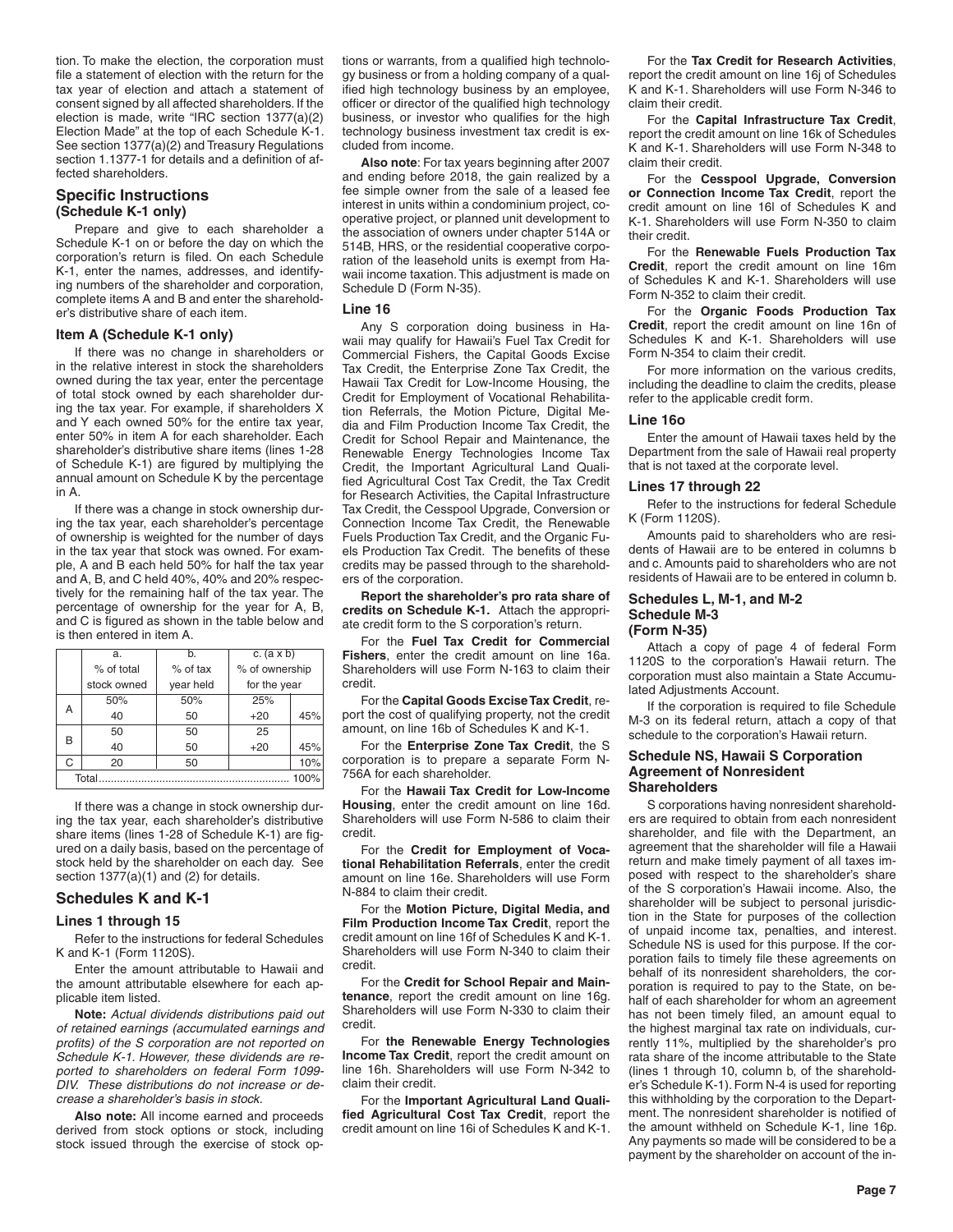come tax imposed on the shareholder for the taxable period. The corporation is entitled to recover a payment from the shareholder on whose behalf the payment was made. These agreements are to be filed with the corporation's return for the first period for which the corporation is subject to this provision and for any period in which the corporation had a nonresident shareholder on whose behalf such an agreement has not been previously filed. A shareholder may revoke, in writing, an agreement previously made. The revocation will be effective for the year of the corporation's return to which the statement of revocation is attached and subsequent years, thereby subjecting the shareholder to the withholding provisions. The revocation cannot be made retroactive.

# **Form N-4, Statement of Withholding for a Nonresident Shareholder of an S Corporation**

Form N-4 is to be completed for each nonresident shareholder for whom a Schedule NS has not been filed on a timely filed N-35 and for nonresident shareholders who have revoked a previously filed Schedule NS. In box 1, fill in the S corporation's full name and mailing address. Show the shareholder's social security number or other tax identification number in box 2. Enter the amount of Hawaii tax that was withheld for the nonresident shareholder in box 3 (11% of the amount shown in box 6). Show the S corporation's FEIN in box 4. Enter the shareholder's name and complete mailing address in box 5. In box 6, enter the shareholder's share of the S corporation's income attributable to Hawaii, the sum of lines 1 through 10 of the shareholder's Schedule K-1. Attach Copy A of Form N-4 to the S corporation's Form N-35. Retain Copy B for the corporation's records. Copy C is for the shareholders' records. Copy D is to be attached to the shareholder's Form N-15.

## **Composite Returns for Nonresident Shareholders**

S corporations may file composite returns on behalf of some or all of its nonresident shareholders. In order to be included in a composite return, the shareholder must be an individual, the shareholder must have a signed Schedule NS in effect, and the shareholder's only Hawaii source of income is from the S corporation.

The corporation must obtain a statement from each nonresident shareholder electing to be included in the composite return stating that the shareholder elects to be included in the return, that the income of the S corporation attributable to Hawaii is the shareholder's only Hawaii income, and the shareholder is not otherwise required to file a Hawaii income tax return. The corporation must also get a power of attorney from the shareholder for the purpose of filing the return. These statements should be retained by the corporation.

Once a shareholder elects to be part of a composite return, the shareholder cannot elect out of the return for that year unless other Hawaii source income is received by the shareholder. If this occurs, the shareholder must notify the corporation and the corporation must amend the composite return to remove the shareholder from the return. The shareholder must then file his or her own Hawaii nonresident return, Form N-15.

The composite return for nonresident shareholders is to be filed on Form N-15, Individual Income Tax Return Nonresident and Part-Year Resident.

1. Fill in the oval indicating this is a composite return.

- 2. The first name on the composite return shall be "Shareholders," the last name shall be the corporation's name. The corporation's FEIN shall be used in place of the taxpayer's social security number. Enter the corporation's FEIN in social security number format (i.e., 123-45- 6789). Indicate the corporation's mailing address as the taxpayer's address.
- 3. Do NOT indicate filing status or number of exemptions.
- 4. On line 17, Column A of Form N-15, enter the total distributive share of the corporation's total income and on line 17, Column B, the total of Hawaii income for the shareholders included in the composite return.
- 5. Enter these same amounts on line 35.
- 6. On line 37, enter zero for the ratio of Hawaii adjusted gross income to Total adjusted gross income.
- 7. On line 43, enter the total of the shareholders' taxable incomes; on line 44, enter the total amount of tax on the taxable incomes entered on line 43, including the total amount of other taxes from Forms N-152, N-312, N-338, N-344, N-348, N-405, N-586, and N-814. The amount on line 44 should be the sum of the tax computed for each of the individual shareholders included on the return.
- 8. Any Hawaii credits available to the included shareholders should be claimed on the return.
- 9. Any tax due on the return, line 65, is to be paid by the corporation on behalf of the shareholders.
- 10.Overpayments (line 59), if any (if not applied to estimated taxes for the subsequent year (line 63)), will be refunded (line 64) to the corporation which will make the refund distribution to the shareholders.
- 11.The return is to be signed by the Tax Matters Person.

Attach to the return a schedule listing the names, addresses, social security numbers, the filing status, the distributive share of Hawaii income or (loss), the individual shareholder's allowable itemized deductions, each shareholder's Hawaii taxable income, the tax due computed on the taxable income of the individual shareholders, credits if applicable, and the tax due or overpayments for each of the shareholders included in the return.

Filing status for each individual shareholder may be indicated on the schedule using the following codes: S - single, MJ - married filing a joint return, MS - married filing separately, HH - head of household, and QW - qualifying widow(er) with dependent child.

The individual shareholder's taxable income is computed by subtracting allowable itemized deductions from the shareholder's distributive share of the corporation's income. Allowable itemized deductions are those allowed for Hawaii income tax purposes which are not determined by using the ratio of Hawaii adjusted gross income to total gross income. No standard deduction or personal exemption is allowed.

Nonresident shareholders who have made Hawaii estimated tax payments during the 2017 tax year and are allowed to be included on the composite return may have those payments credited to the composite return. The S corporation may claim these payments on Form N-15, line 55, by entering the total of the estimated tax payments along with "see attached schedule" in the amount column of line 55 and attaching a schedule of the estimated tax payments by stating each individual's name, address, social security number, and each type of estimated payment and amount of payment (e.g., N-1, 1st quarter - \$200; N-1, 2nd quarter - \$300, etc.) made by the individual.

Note: Please **do not** attach Form N-15 to the S corporation income tax return, Form N-35. The S corporation's nonresident shareholders filing Form N-15 are considered a taxpayer separate and apart from the S corporation; thus, Form N-15 must be filed separately.

If it is expected that there will be taxes due on the composite return, estimated taxes may be paid for the composite return using Form N-1. Form N-1 can be filed and payment made electronically through the State's Internet portal. For more information, go to **tax.hawaii.gov/eservices/**.

# **The Application of Hawaii Income Taxes to Qualified Subchapter S Subsidiary Corporations (QSub), Qualified Subchapter S Trusts (QSST), and Electing Small Business Trusts (ESBT)**

Hawaii's Income Tax Law adopts the provisions of section 1361 under which a parent S corporation may elect to treat a wholly-owned corporation as a QSub.

A QSub is a corporation that: (1) is 100 percent owned by a parent S corporation; (2) is eligible to make an S corporation election; (3) the parent S corporation elects to treat as a QSub; and (4) is not an ineligible corporation as defined in section 1361(b)(2). For income tax purposes, a QSub is treated like a division of the parent S corporation and is not recognized as a separate entity. The assets, liabilities, income, deductions, and credits of a QSub are treated as those of the parent S corporation.

If a QSub election is made for an existing corporation, the corporation is deemed to have liquidated into the parent S corporation in a tax-free liquidation under sections 332 and 337 immediately before the election is effective. The QSub election on federal Form 8869 is recognized as a Hawaii QSub election pursuant to section 235- 122(a), HRS. The parent S corporation must attach a copy of the federal Form 8869 to the first Hawaii S corporation tax return filed following the federal QSub election.

# **Hawaii Income Tax Return Filing Requirements for a QSub**

The parent S corporation must file a single Hawaii income tax return (Form N-35) using the parent's FEIN. The parent's return should include the assets, liabilities, income, deductions, and credits of the QSub.

# **Hawaii Income Tax Return Filing Requirements for a QSST and an ESBT**

A QSST must file a fiduciary tax return (Hawaii Form N-40) to report the income taxable to its beneficiary. The sole beneficiary of the QSST is treated as the S corporation shareholder for the S corporation qualification requirements, as well as for the pass-through of income, losses, credits, distributions, and adjustment to the basis of the stock. The beneficiary must file an individual Hawaii income tax return to report the income, losses, and credits distributed by the QSST to the beneficiary.

An ESBT must file a Hawaii fiduciary tax return to pay the income tax on the income attributable to the S corporation stock held by the ESBT. The taxable income of the ESBT includes the income, loss or deduction, and credits attributable to the S corporation stock, gain or loss from the sale of S corporation stock and any Ha